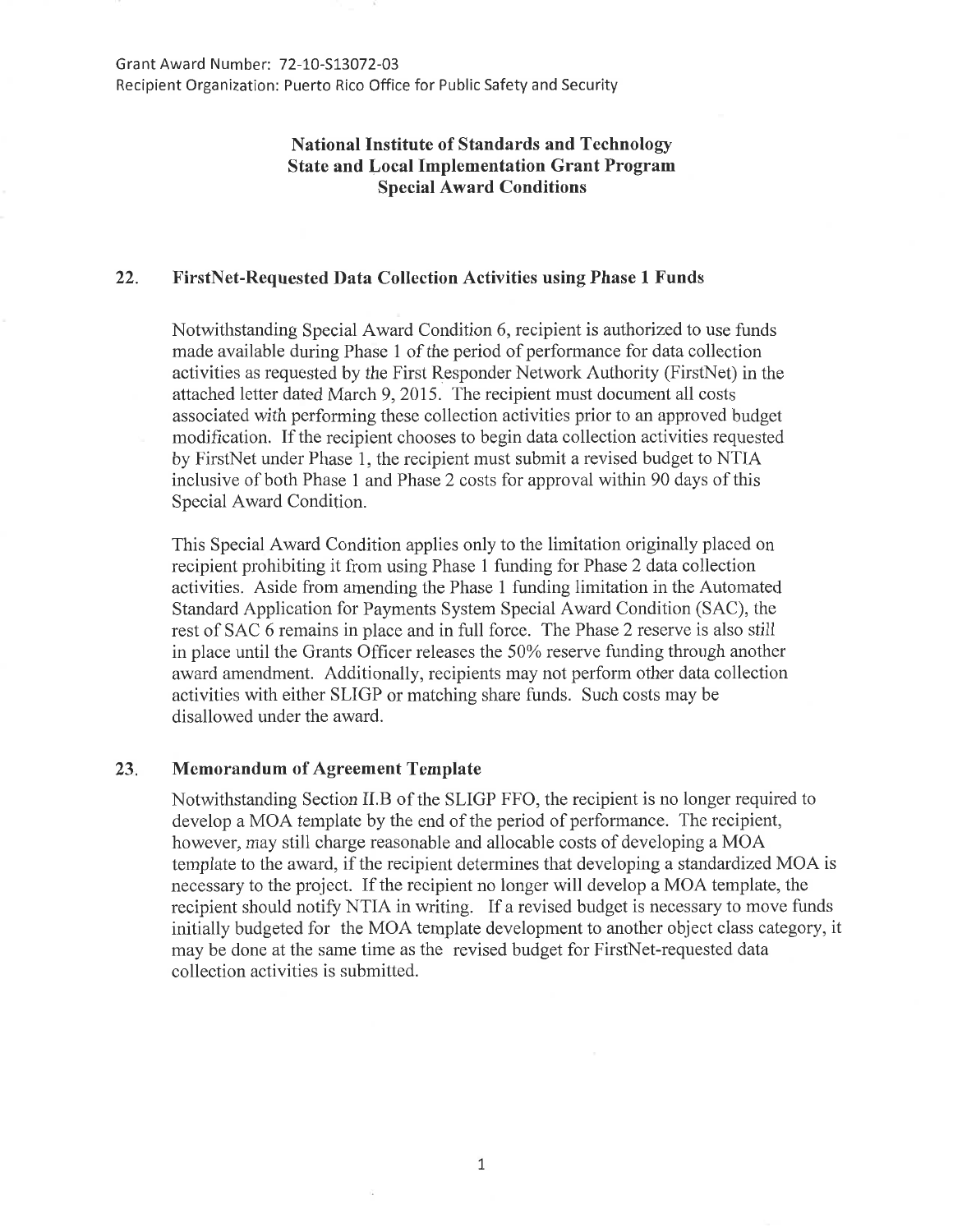

March 9, 2015

The Honorable Lawrence E. Strickling Assistant Secretary for Communications and Information U.S. Department of Conunerce 1401 Constitution Avenue, N.W. Washington, D.C. 20230

RE: SLIGP Second Phase - Finalized Data Collection Elements

Dear Assistant Secretary Strickling:

The First Responder Network Authority (FirstNet) has confirmed its approach to data collection for the second phase of the State and Local [mplementation Grant Program (SLIGP) following meetings with, and the receipt of input from, the State Single Points of Contact (SPOCs). Based on the processes and anticipated timing for the development of the Comprehensive Network Solution(s) Request for Proposal and State Plans for building, operating, and deploying the nationwide public safety broadband network, along with the {cedback from many SPOCs, FirstNet has concluded that the attached data collection elements are those that would be useful for the second phase of SLIGP and will pursue accordingly.

The attached data elements arc intended lo maximize the collection of stakeholder inputs for FirstNet's planning process to help shape the Nationwide Public Safety Broadband Network acquisition and ultimately the State Plans that arc delivered to each Governor. In particular. FirstNet will request data from the States on five general topics:

- I) Coverage -desired coverage areas and deployment phases
- 2) Users and Operational Areas information on potential user base and their operational areas
- 3) Capacity Planning- information on applications and data usage
- 4) Current Providers / Procurement information on current service providers, plans, and potential barriers to adoption
- 5) State Plan Decision documentation of the process and potential barriers for State Plan decision-making

I thank you for your prompt attention to this matter and, as always, look forward to our ongoing partnership on **SLIGP** endeavors.

Sincerely

TJ Kennedy Acting Executive Director First Responder Network Authority

 $cc:$ Stephen Fletcher, Associate Administrator for Public Safety National Telecommunications and Information Administration